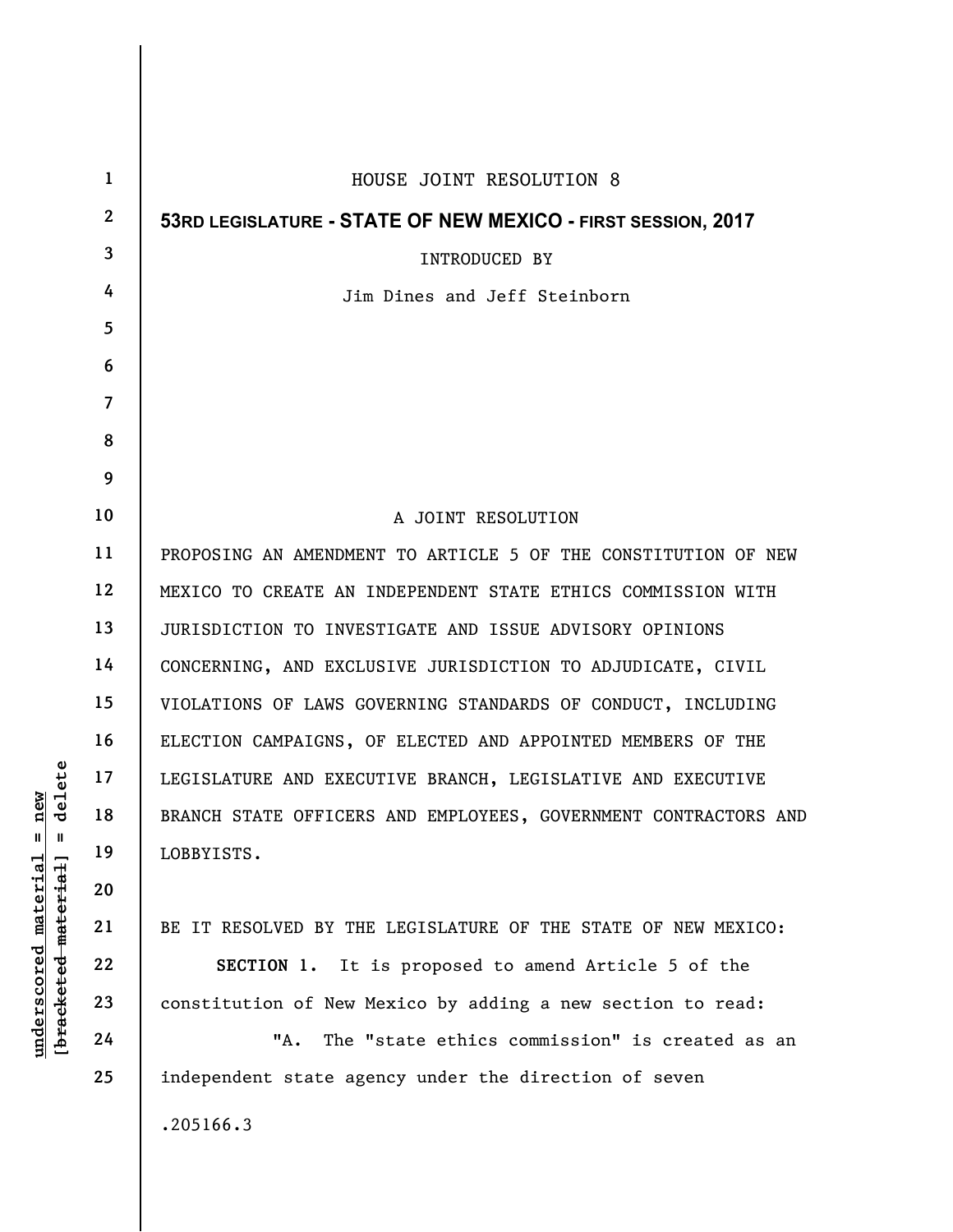**1 2 3 4 5 6 7 8 9 10 11 12 13 14 15 16 17 18 19 20 21 22 23 24 25**  commissioners, no more than three of whom may be members of the same political party, appointed as follows: (1) three commissioners appointed by the governor, none of whom shall be of the same political party and with one commissioner appointed from each congressional district; and (2) as certified by the chief clerks of the respective chambers: (a) one commissioner appointed by the president pro tempore of the senate; (b) one commissioner appointed by the minority floor leader of the senate; (c) one commissioner appointed by the speaker of the house of representatives; and (d) one commissioner appointed by the minority floor leader of the house of representatives. B. A commissioner shall: (1) be a qualified elector of the state; (2) not change, or within two years prior to appointment shall not have changed, political party affiliation; and (3) not be, or within the two years prior to appointment shall not have been, a state officer or employee in the executive or legislative branch of government, a registered lobbyist or a state contractor. The legislature may provide by .205166.3  $- 2 -$ 

 $\frac{1}{2}$  intereted material = delete **[bracketed material] = delete**  $underscored material = new$ **underscored material = new**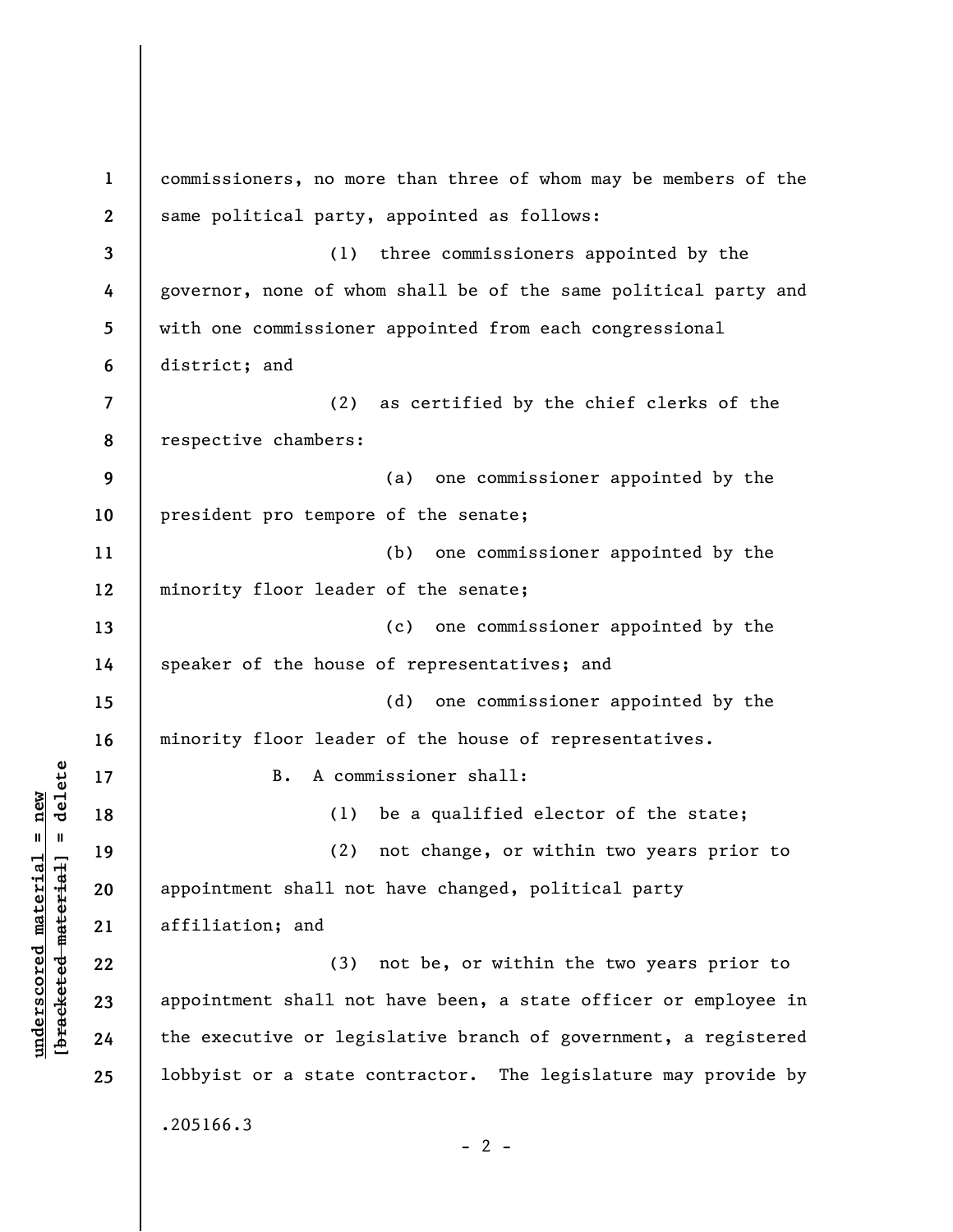**1** 

**11** 

**12** 

**13** 

**14** 

**15** 

**16** 

**17** 

**18** 

**19** 

**20** 

**21** 

**22** 

**23** 

**24** 

**25** 

law for further restrictions on appointees to the commission.

**2 3 4 5 6 7 8 9 10**  C. Commissioners shall be appointed for staggered terms of four years beginning July 1, 2019. The initial appointees shall draw lots to determine which two commissioners will serve an initial term of two years, which two commissioners shall serve an initial term of three years and which three commissioners will serve an initial term of four years. Thereafter, all commissioners shall be appointed for four-year terms. Members shall serve until their successors are appointed and qualified.

D. A person shall not serve as a commissioner for more than two consecutive terms. A vacancy on the state ethics commission shall be filled by appointment by the original appointing authority for the remainder of the unexpired term.

E. No action shall be taken by the state ethics commission unless at least five members concur.

F. A commissioner may be removed only for incompetence, neglect of duty or malfeasance in office. A proceeding for the removal of a commissioner may be commenced by the state ethics commission or by the attorney general upon the request of the commission. The supreme court has exclusive jurisdiction over proceedings to remove commissioners, and its decision shall be final. A commissioner shall be given notice of hearing and an opportunity to be heard before the commissioner is removed.

.205166.3

delete **[bracketed material] = delete**  $underscored material = new$ **underscored material = new**  $\mathbf{u}$ bracketed material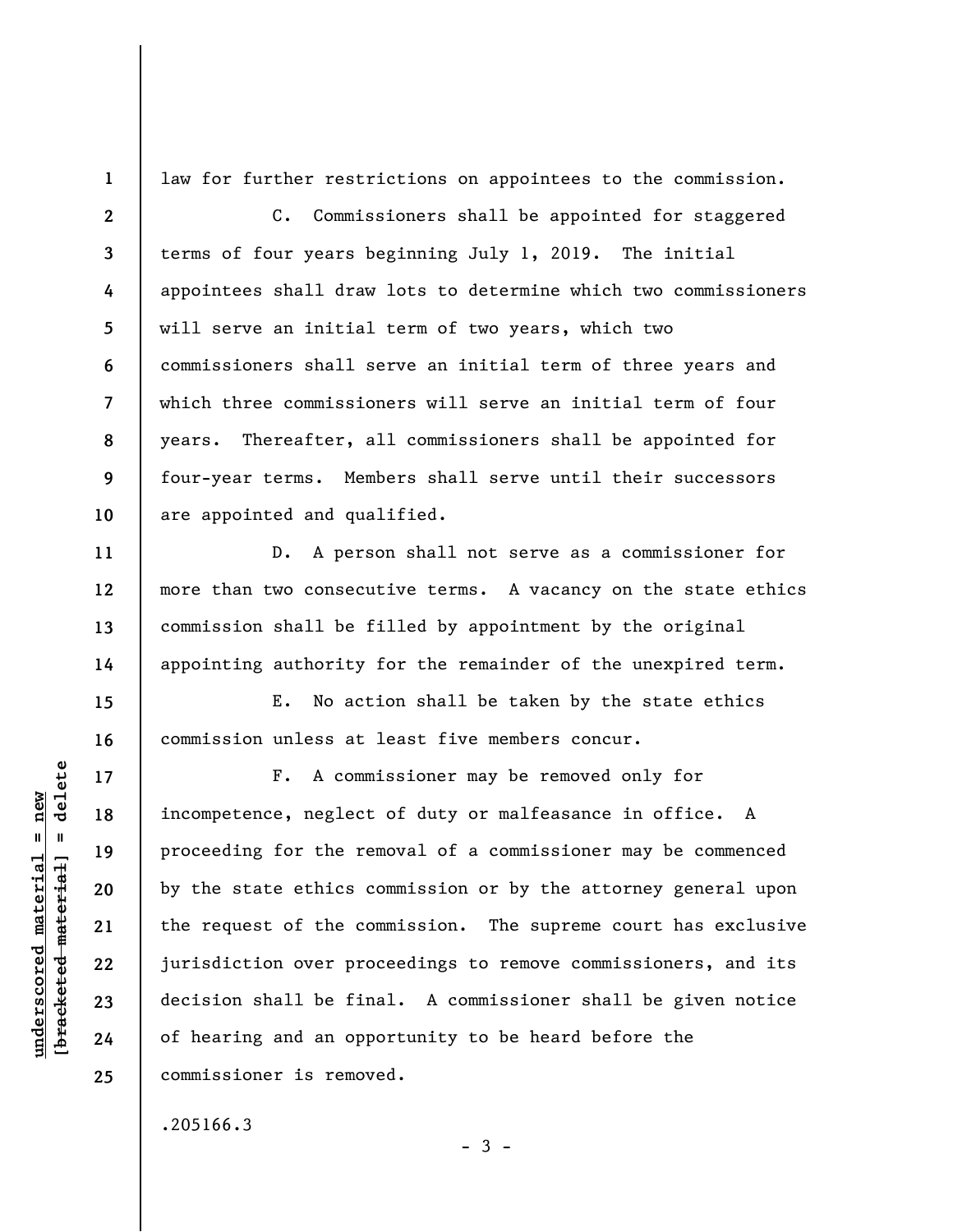**3 4 5 6 7 8 9 10 11 12 13 14 15 16 17 18 19 20 21 22 23 24 25**  duties. H. The state ethics commission shall employ an executive director, who shall be a licensed attorney in the state, and other staff as necessary to fulfill its duties. I. The state ethics commission: (1) may initiate, and shall receive and investigate, complaints alleging violations: (a) by state officers or employees in the executive or legislative branch of government of laws imposing standards of conduct on state officers and employees; (b) of laws imposing campaign finance restrictions or reporting requirements for candidates and other participants in elections and campaigns for state elected offices; (c) of registration requirements or standards of conduct for lobbyists; and (d) of disclosure requirements or standards of conduct for state contractors or seekers of state contracts; (2) may dismiss complaints regarded as frivolous or outside of the jurisdiction of the commission. The commission shall make public complaints that have been dismissed without a hearing and the reason for the dismissal; .205166.3 - 4 -

G. The state ethics commission shall receive an

annual appropriation sufficient to enable it to perform its

 $\frac{1}{2}$  intereted material = delete **[bracketed material] = delete**  $underscored material = new$ **underscored material = new**

**1** 

**2**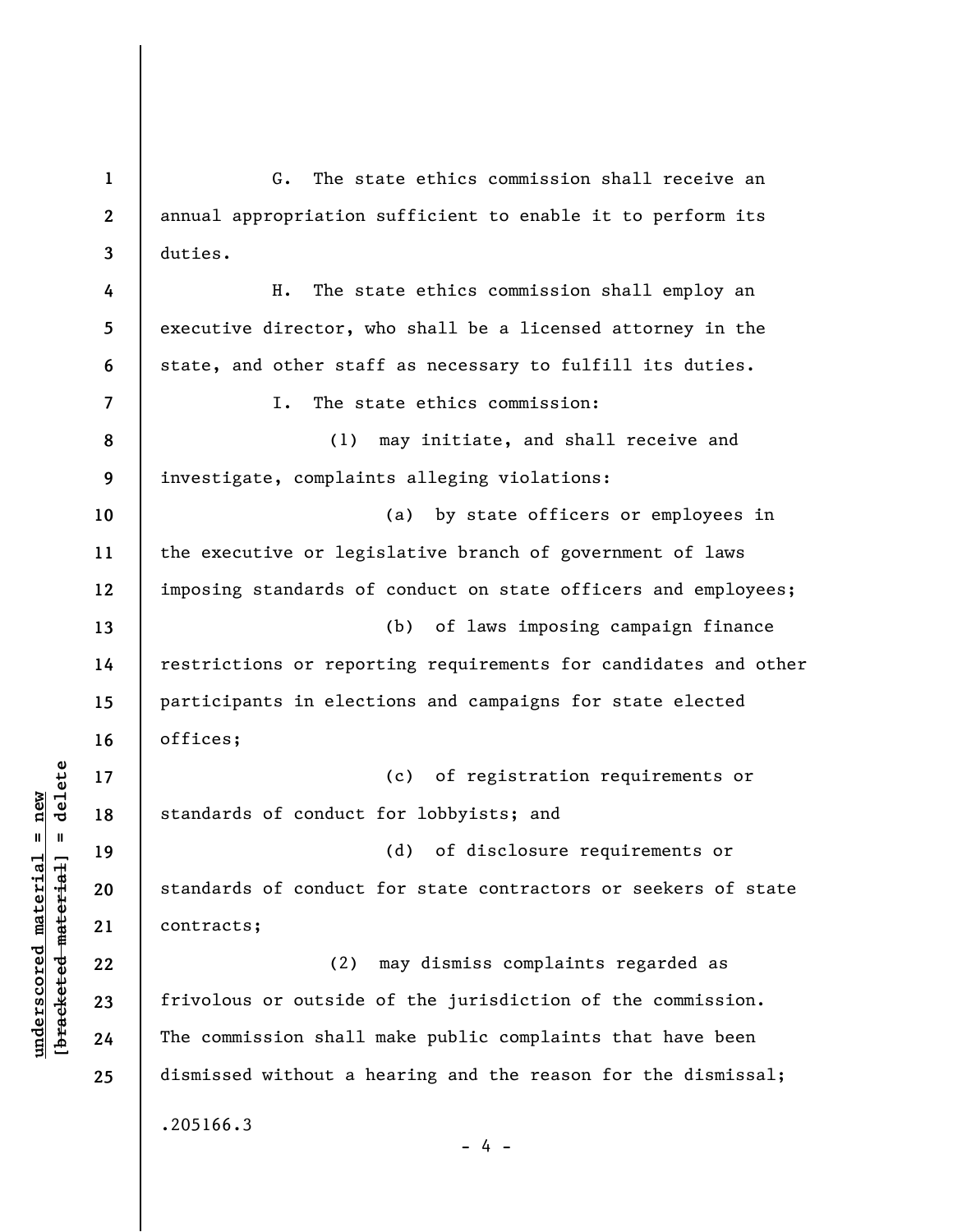| $\mathbf{1}$             | shall:<br>(3)                                                   |
|--------------------------|-----------------------------------------------------------------|
| $\boldsymbol{2}$         | adjudicate complaints alleging<br>(a)                           |
| 3                        | violations for which civil penalties or sanctions may be        |
| 4                        | imposed under the laws described in Paragraph (1) of this       |
| 5                        | subsection and, upon the presentation of clear and convincing   |
| 6                        | evidence to the commission in a public hearing, may impose such |
| $\overline{\mathcal{L}}$ | penalties and sanctions as provided by those laws; and          |
| 8                        | (b) refer to the appropriate                                    |
| 9                        | prosecutorial authority complaints alleging conduct that may be |
| 10                       | criminal violations of the law;                                 |
| 11                       | (4) may petition the courts for suspension or                   |
| 12                       | other appropriate action pending investigation by the           |
| 13                       | appropriate enforcement authority for violations of the laws    |
| 14                       | described in Paragraph (1) of this subsection;                  |
| 15                       | may issue advisory opinions;<br>(5)                             |
| 16                       | (6) may promulgate rules necessary to                           |
| 17                       | implement and administer the provisions of this section;        |
| 18                       | may issue subpoenas requiring the<br>(7)                        |
| 19                       | attendance of witnesses or the production of books, records,    |
| 20                       | documents or other evidence relevant to an investigation; and   |
| 21                       | (8)<br>may have such other powers and duties and                |
| 22                       | administer or enforce such other acts as provided by law.       |
| 23                       | J.<br>The state ethics commission shall have exclusive          |
| 24                       | jurisdiction over civil violations of law that are within its   |
| 25                       | jurisdiction. Commission adjudications of civil violations may  |
|                          | .205166.3<br>$-5 -$                                             |

 $[**bracket eted metert et**] = **del et e**$ **[bracketed material] = delete**  $underscored material = new$ **underscored material = new**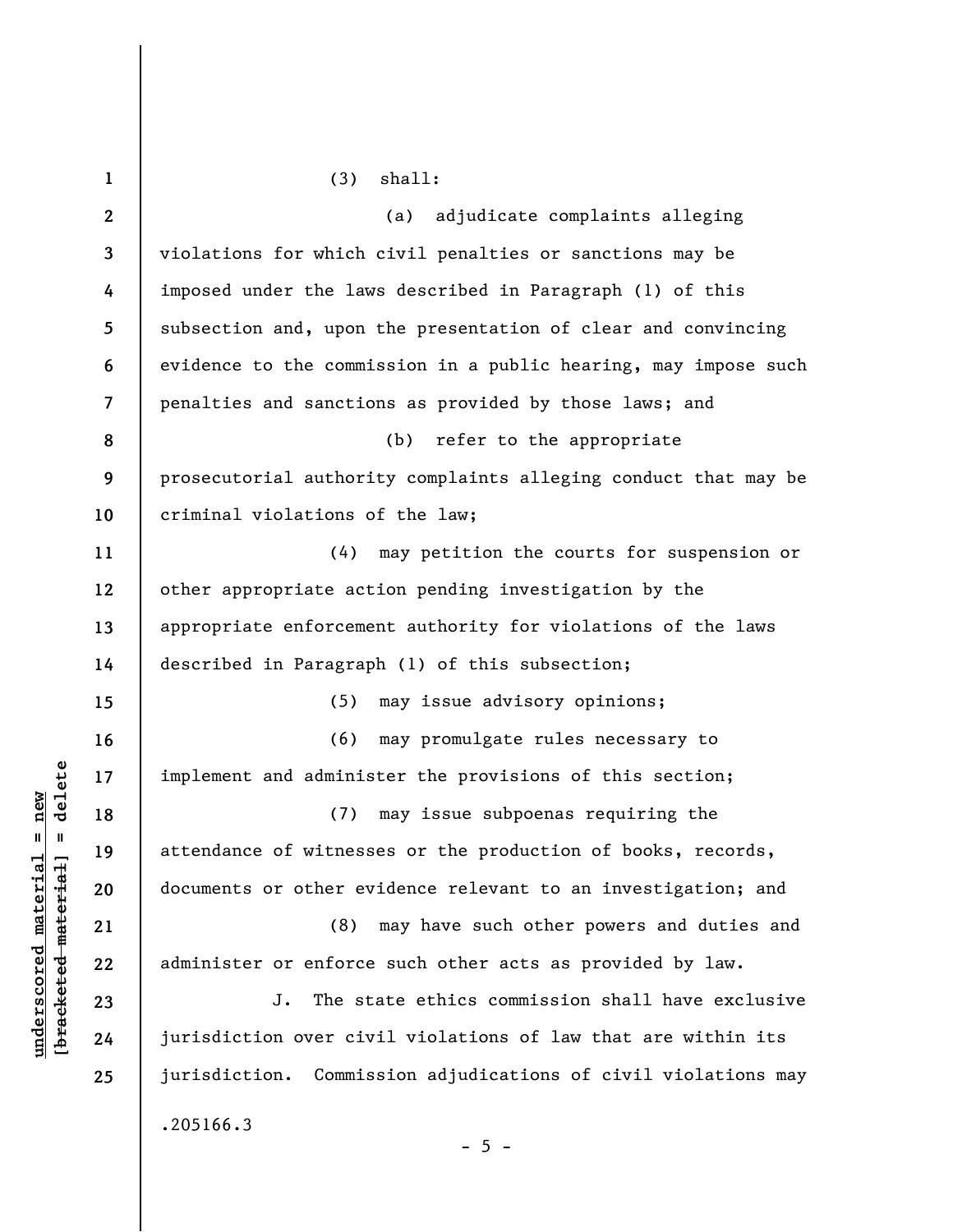be appealed to the district courts, and in all such appeals, trial shall be de novo unless otherwise provided by law.

**3 4 5 6 7 8**  K. The state ethics commission shall only accept verified complaints. The commission shall maintain as confidential the complaint and the response to the complaint until such time as the response to the complaint is filed or the date the response to the complaint is due to be filed, whichever is earlier.

**9 10 11 12 13**  L. Prosecution or investigation by the commission shall not bar investigation or prosecution by the legislature pursuant to Article 4, Section 11 or 35 of the constitution of New Mexico. The commission may recommend a matter to the legislature for consideration for impeachment proceedings.

M. For the purposes of this section:

(1) "standards of conduct" include statutes and rules promulgated pursuant to statutes that regulate conduct in a manner designed to:

(a) avoid conflicts of interest or the appearance of corruption;

(b) define appropriate or inappropriate conduct of public officers and employees, candidates for public office, participants in the political process, government contractors or lobbyists;

(c) discourage the inappropriate use of public resources by persons for private gain;

 $- 6 -$ 

.205166.3

 $\frac{1}{2}$  intereted material = delete **[bracketed material] = delete**  $underscored material = new$ **underscored material = new**

**1** 

**2** 

**14** 

**15** 

**16** 

**17** 

**18** 

**19** 

**20** 

**21** 

**22** 

**23** 

**24** 

**25**